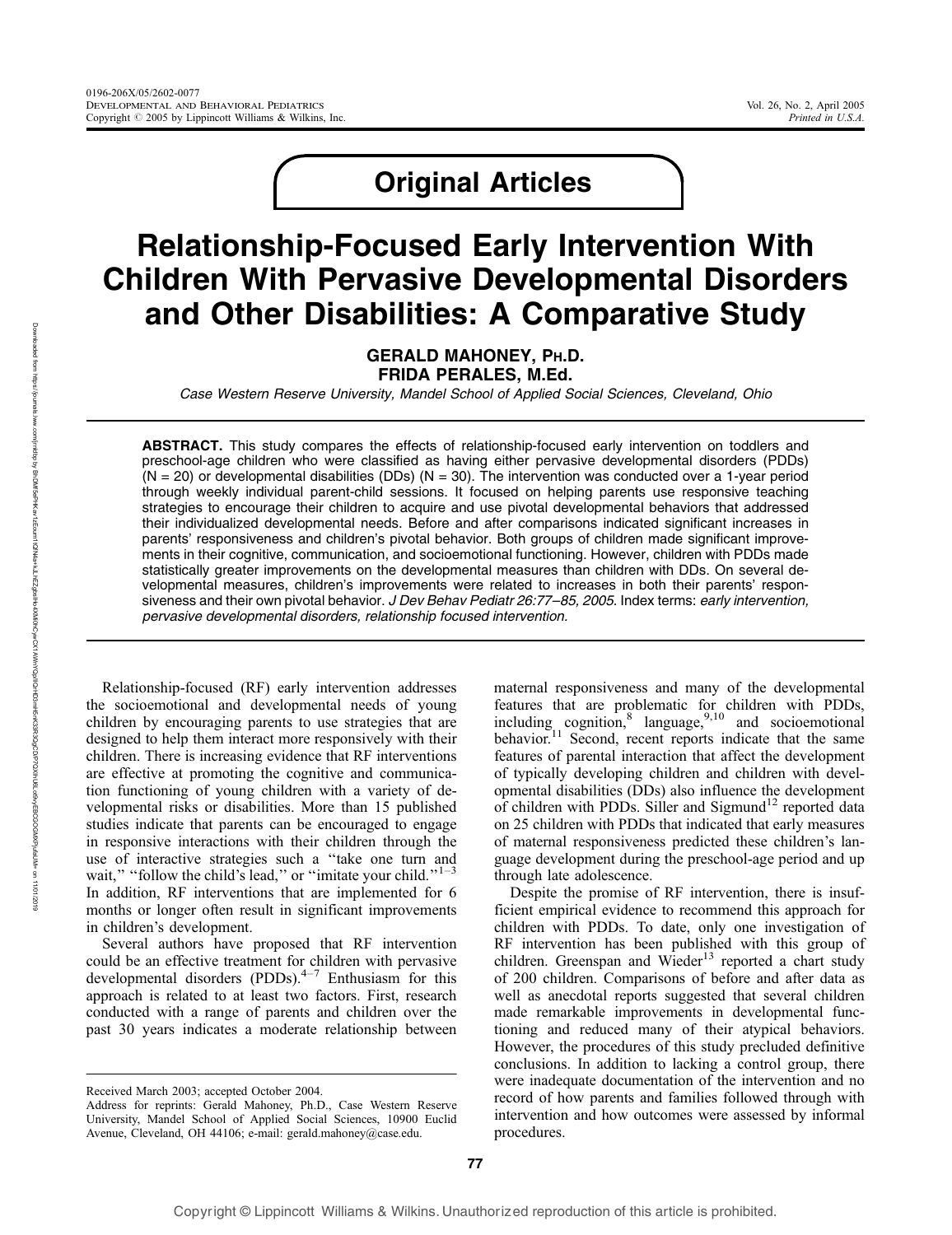In this study, we compare the effects of RF intervention for a 1-year period on the developmental and socioemotional functioning of two developmentally matched groups: children with PDDs and children with other types of DDs. The design of this study enables us to both replicate previous findings that RF intervention is effective at promoting the developmental functioning of young children with disabilities (DDs) and to determine whether comparable effects can be accomplished with children with PDDs. The comparison of these two groups allows us to examine a prevailing assumption of contemporary early intervention practice that children with PDDs require more highly structured and intensive developmental intervention than children with other disabilities.<sup>14</sup> Dawson and Osterling<sup>4</sup> maintain that children with PDDs require structured intervention methods because of their severe information-processing deficits, yet there is little empirical support for this assumption, particularly for children younger than 5 years of age.

The RF intervention used in this investigation is responsive teaching  $(RT)$ <sup>15</sup> RT is a newly developed, manualbased curriculum that incorporates the instructional strategies and intervention methods of two previous curricula that had been reported to be effective with children with DDs: the Transactional Intervention Program<sup>16</sup> and the ECO model.<sup>17</sup> RT differs from previous  $RF$  interventions insofar as it is based on a logic model (Fig. 1) that asserts that the effects of responsive interaction strategies on children's development are mediated by the impact that they have on children's "pivotal developmental behaviors"<sup>18</sup> (i.e., attention, persistence, interest, initiation, cooperation, joint attention, and affect). Consequently, the RT curriculum is organized around 19 pivotal intervention objectives, which are behaviors that (a) have been described as core processes for cognitive, communication, and socioemotional development and (b) have been reported to be influenced by maternal responsiveness.<sup>19</sup>



FIGURE 1. Model showing how responsive teaching strategies affect child development.

In this study, the effects of RF intervention are analyzed in relation to the logic model of RT. That is, this analysis will examine the relationships between RT intervention, parental responsiveness, children's pivotal developmental behavior, and children's developmental and socioemotional outcomes. This procedure minimizes the likelihood that observed intervention effects can be attributed to extraneous factors such as subject selection bias, maturation, or children's history of alternative treatments.<sup>20</sup>

#### METHODS

# **Subjects**

Subjects included 50 mother-child dyads in which each of the children had either pervasive developmental disorders (PDDs) or other developmental disabilities (DDs). Age range was 12 to 54 months, with 85% of the children younger than 36 months of age when they enrolled.

Table 1 presents the demographics of the subjects. The average age of the mothers was 32.6 years and most were white (89.1%) and married (92.7%). Mothers had 14.8 years of education, and almost one half were working (47.3%). The children were approximately 2 years old at the start of the study (26.4 months), and almost two thirds (62%) were boys. The only significant demographic difference between the two groups was that children were significantly older in the PDD group (mean  $=$  32.4 months) than in the DD group (mean  $= 23.3$  months).

Children in the PDD group had been diagnosed by their physicians with autism  $(n = 10)$ , autism with mental retardation ( $n = 3$ ), or PDDs ( $n = 7$ ). In addition, these children's scores on our developmental and socioemotional measures indicated they met the DSM-IV criteria for PDD at entry into this study. As indicated in Table 1, each of the children had substantial delays in cognitive, symbolic, and communication functioning and also had severe problems in social interaction and self-regulation as indicated by their scores on both the Temperament and Atypical Behavior Scale  $(TABS)^{21}$  and Infant Toddler Social Emotional Assessment (ITSEA) (Table 1). $^{22}$ 

The overall scores for children in the PDD group on the TABS were 3 SD below the mean, which met the criteria for regulatory disorder.<sup>21</sup> Research indicates that severe regulatory problems accompanied by deficits in communication and cognitive development are highly predictive of a later diagnosis of autism.<sup>23</sup> A retrospective study of 65 parents of children with diagnosed autism found that 86% of their children met the TABS criteria for regulatory disorder when they were 1 year old. $24$ 

Each of the children with DDs had significant delays in cognitive and/or communication development (Table 1). Only three of the children in this group had diagnosed medical conditions (cerebral palsy  $(n = 1)$ , Down syndrome  $(n = 1)$ , and neurofibromatosis  $(n = 1)$ . The remainder of the children were identified by their parents as having speech and language problems  $(n = 14)$  or developmental delays ( $n = 13$ ).

As indicated on Table 1, although children with DDs were younger than children with PDDs, the two groups had equivalent developmental age (DA) scores for the four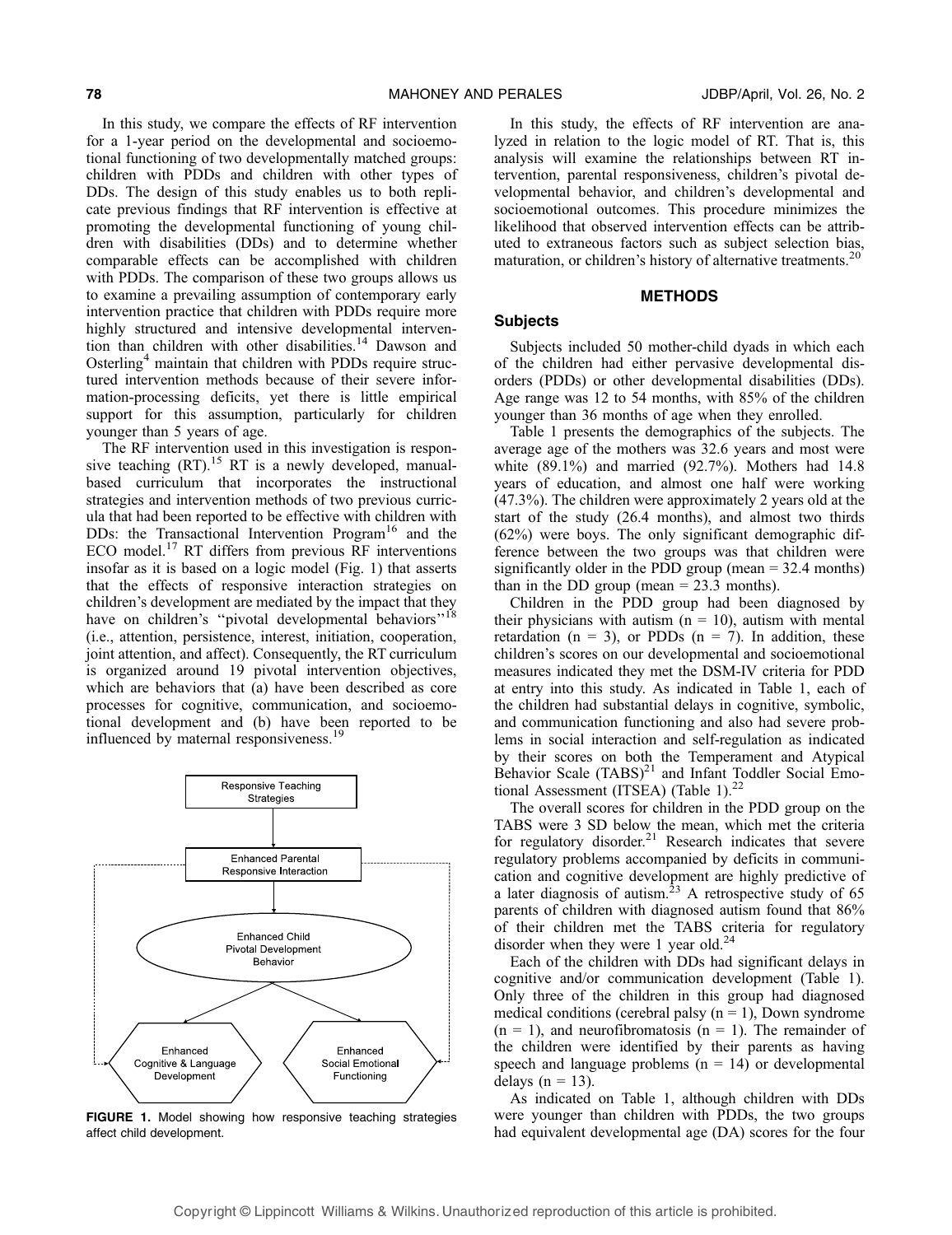#### Relationship-Focused Early Intervention 79

|                                                     | Children with PDD<br>$(n = 20)$ |           | Children with DD<br>$(n = 30)$ |           | <b>Total Sample</b><br>$(n = 50)$ |           |                   |
|-----------------------------------------------------|---------------------------------|-----------|--------------------------------|-----------|-----------------------------------|-----------|-------------------|
| Variable                                            | Mean                            | <b>SD</b> | Mean                           | <b>SD</b> | Mean                              | <b>SD</b> | <b>STATS</b>      |
| Parents                                             |                                 |           |                                |           |                                   |           |                   |
| Mother's age (yr)                                   | 32.1                            | 7.1       | 31.7                           | 5.5       | 32.6                              | 5.2       | 0.33 <sup>a</sup> |
| Mother's education (yr)                             | 15.5                            | 2.6       | 14.3                           | 1.9       | 14.8                              | 2.2       | 0.01 <sup>a</sup> |
| Marital status (% married)                          | 100.                            |           | 88.2                           |           | 92.7                              |           | 0.21 <sup>a</sup> |
| Race (% White)                                      | 95.2                            |           | 85.3                           |           | 89.1                              |           | $2.17^{b}$        |
| Employed (%)                                        | 52.1                            |           | 44.1                           |           | 47.3                              |           | $0.28^{b}$        |
| Part time (%)                                       | 28.6                            |           | 14.7                           |           | 20.0                              |           |                   |
| Full time (%)                                       | 23.8                            |           | 29.4                           |           | 27.3                              |           |                   |
| Father's age (yr)                                   | 35.6                            | 6.0       | 33.7                           | 5.5       | 34.5                              | 5.8       | 0.07 <sup>a</sup> |
| Father's education (yr)                             | 15.9                            | 2.6       | 14.7                           | 2.6       | 15.2                              | 2.6       | $0.16^{a}$        |
| Children                                            |                                 |           |                                |           |                                   |           |                   |
| Chronological age (mo)                              | 32.4                            | 7.3       | 23.3                           | 6.1       | 26.9                              | 7.9       | $21.35^{a*}$      |
| % Males                                             | 65.0                            |           | 67.0                           |           | 66.0                              |           | 0.35 <sup>a</sup> |
| Socioemotional characteristics, (TABS) <sup>c</sup> |                                 |           |                                |           |                                   |           |                   |
| Detached <sup>c</sup>                               | 22.1                            | 21.7      | 47.3                           | 11.2      | 37.0                              | 20.4      | $35.68^{a*}$      |
| Hypersensitivity/hyperactivity <sup>c</sup>         | 41.0                            | 14.8      | 46.2                           | 16.4      | 44.1                              | 15.8      | $1.72^{\rm a}$    |
| Underreactive <sup>c</sup>                          | 34.3                            | 12.4      | 47.3                           | 12.4      | 42.0                              | 13.9      | $13.46^{a*}$      |
| Dysregulated <sup>c</sup>                           | 35.3                            | 16.1      | 46.8                           | 10.3      | 42.1                              | 14.1      | $11.75^{a*}$      |
| Overall atypical behavior <sup>d</sup>              | 58.0                            | 37.0      | 91.2                           | 24.8      | 77.6                              | 34.2      | $17.32^{a*}$      |
| Child development (TPBA) <sup>e</sup>               |                                 |           |                                |           |                                   |           |                   |
| Object abilities <sup>t</sup>                       | 16.5                            | 6.0       | 17.8                           | 6.5       | 17.3                              | 6.3       | $0.57^{\rm a}$    |
| Symbolic behavior <sup>f</sup>                      | 15.2                            | 5.3       | 15.1                           | 5.5       | 15.1                              | 5.4       | 0.01 <sup>a</sup> |
| Expressive language <sup>t</sup>                    | 13.8                            | 6.7       | 12.6                           | 5.5       | 13.1                              | 6.0       | $0.45^{\rm a}$    |
| Receptive language <sup>t</sup>                     | 12.1                            | 7.2       | 15.3                           | 6.1       | 14.0                              | 6.7       | $2.94^{\rm a}$    |

PDD, pervasive developmental disorder; DD, developmental disability.

<sup>a</sup>Analysis of variance.

<sup>b</sup>Chi-square.

<sup>c</sup>Temperament and Atypical Behavior Scale (TABS).<sup>21</sup> *T* score (mean = 50, SD = 10).<br><sup>d</sup>Standard score (mean = 100, SD = 15)

 $\text{d}$ Standard score (mean = 100, SD = 15).

<sup>e</sup>Transdisciplinary Play-based Assessment (TPBA).<sup>25</sup>

f Developmental age (months).

 $*p < .001$ .

domains measured by the Transdisciplinary Play Based Assessment.<sup>25</sup> Group differences in children's socioemotional functioning as measured by the TABS were significant. Children with PDDs had significantly more problems in detachment ( $p = .000$ ), underreactivity ( $p = .001$ ), and dysregulation ( $p = .004$ ) than children with DDs.

#### Procedures

Children received RT during weekly 1-hour parent-child sessions that were conducted either at a center-based facility or in parents' homes by one of six early intervention specialists. Subjects participated in this study for approximately 1 year (mean = 11.3 months,  $SD = 2.1$ ). While subjects were scheduled for one session each week, they received an average of  $32.6$  (SD = 12.9) sessions. At the completion of intervention, parents reported spending an average of 15.1 ( $SD = 2.4$ ) hours each week carrying out intervention activities with their children at home.

Data Collection. Child and family assessment data were collected at the beginning and end of intervention. Three instruments were used to assess children's development and socioemotional functioning.

The Transdisciplinary Play Based Assessment<sup>25</sup> is a play-based assessment for children up to 6 years of age. This instrument meets the developmental assessment criteria recommended by Zero to Three.<sup>26</sup> It is especially useful for children who are underrepresented in the normative samples of standardized tests, such as children with DDs and PDDs. It provides these children opportunities to engage in play activities in a manner that is compatible with their behavioral style and developmental level.

Each of the play and social behaviors that children produced during the observation were transcribed from videotape recordings and coded according to their DA level as reported in the Developmental Rainbow.<sup>27</sup> DAs were computed for two cognitive domains, object use and symbolic behavior, and two language domains, expressive and receptive language. DAs were estimated by independent raters based on the highest age level of developmental behaviors that children consistently demonstrated (i.e., more than ten times) during the observation for each of the four developmental domains. Interrater reliability was calculated on  $20\%$  of the observations. A t test indicated no significant differences between the DA ratings for the two observers ( $t = 0.84$ ,  $p > .05$ ), and a Pearson correlation indicated that their ratings were highly correlated ( $r = .92$ ,  $p < .001$ ).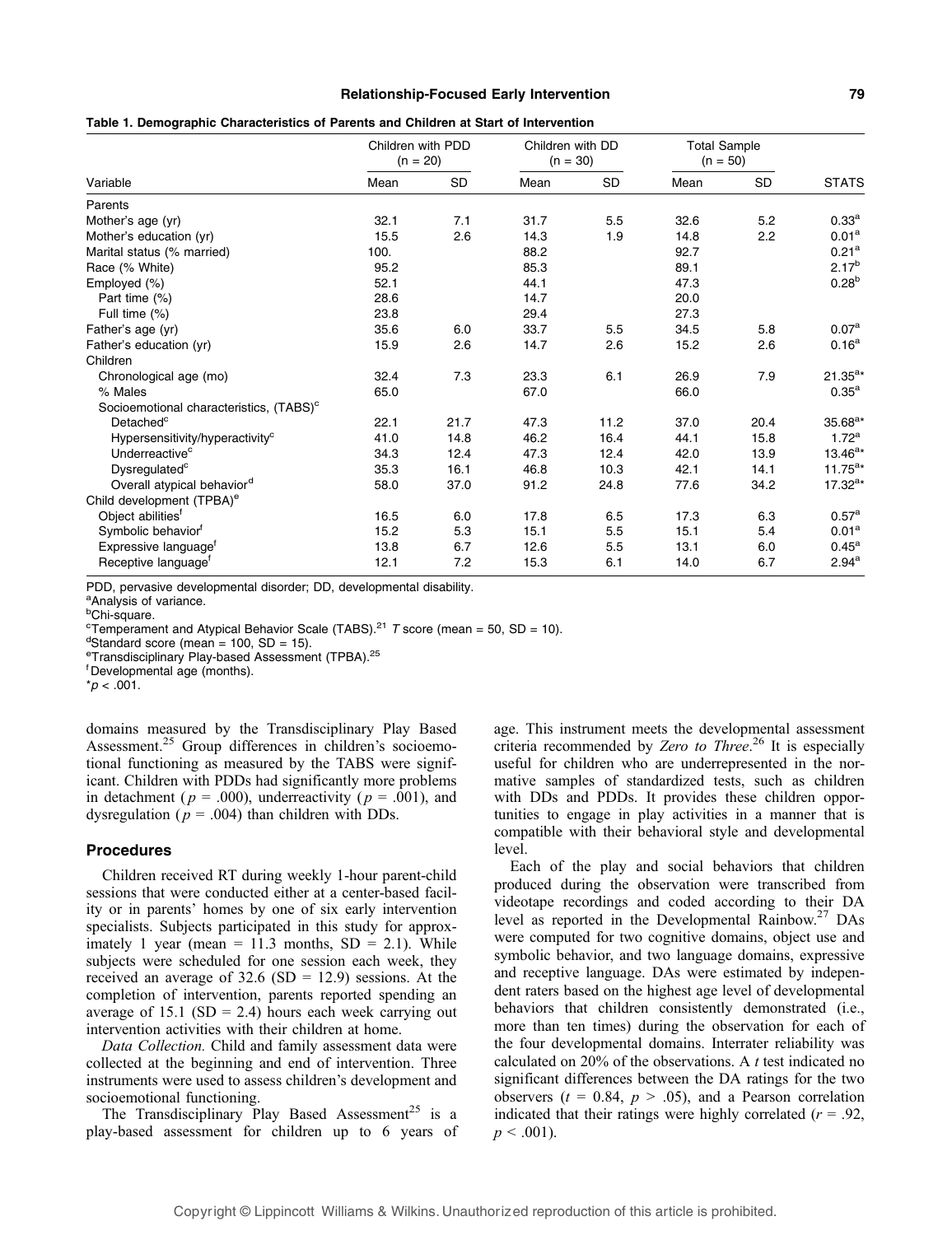The Developmental Rainbow<sup>27</sup> is a child development profile designed to be used to guide developmental observations and play-based assessments of children from birth through 5 years of age. This observational tool includes a detailed listing of the skills and behaviors that young children are likely to manifest across five developmental domains: cognition, communication, socioemotional functioning, motor development, and self-help skills. Items included in this profile were compiled from several standardized developmental assessment instruments and preschool curricula and organized according to DA ranges.

The ITSE $A^{22}$  is a parent respondent instrument that assesses the socioemotional behavior of children up to 3 years DA. The scale measures four components of socioemotional functioning including internalizing (e.g., depression-withdrawal), externalizing (e.g., aggression, activity), regulatory problems (sleep and eating difficulties), and social competencies (e.g., empathy).

The  $TABS<sup>21</sup>$  is a standardized instrument for assessing problem behavior of children between 1 and 6 years of age. It is a parent respondent instrument with 55 items that assess four factors: detached, hypersensitive/active, underreactive, and dysregulated. The TABS has been described as a sensitive tool for the early diagnosis of autism.<sup>28</sup> A study reported by the developers of the TABS showed that young children diagnosed with autism meet the regulatory disorder criteria on the TABS.<sup>29</sup>

# Pivotal Behavior

Children and their parents were recorded on videotape while playing together for 7 minutes with a set of developmentally appropriate toys. Parents were instructed to play with their children as they typically do. The Child Behavior Rating Scale (CBRS)<sup>30</sup> was used to rate these observations to assess children's pivotal behavior. The CBRS has seven items that characterize children's engagement: persistence, attention, involvement/interest, initiation, cooperation, joint attention, and affect. Trained observers rated each of the items on a 5-point Likert scale, ranging from 1 (very low) to 5 (very high), after watching the videotaped observations.

#### Interactive Style

Parents' style of interacting was assessed with the Maternal Behavior Rating Scale  $(MBRS)^{31}$  from the videotapes of parent-child play described above. The MBRS is a 12 item scale that assesses four dimensions of interactive style: responsiveness, affect, achievement orientation, and directiveness. Research indicates that the MBRS assesses parenting characteristics associated with children's developmental growth and that it is sensitive to changes in interaction promoted through parent-mediated interventions.<sup>16,32</sup>

# Coding and Reliability of Parent-Child **Observation**

Observations of mother-child play were coded by raters who had received at least 40 hours of training on each scale and who had attained at least 80% agreement within 1 point on a 5-point Likert scale. To minimize rater bias, observations were randomly sorted so that before and after observations for each subject would not be coded consecutively and would be counterbalanced.

A second rater coded a random selection of 30% of all observations to assess reliability. For the MBRS, interrater reliability using the Spearman correlation was  $r = .73$  ( $p < .000$ ). Raters attained 60% exact agreement and 99% agreement within one scale point. Cohen's kappa was .43 ( $p < .000$ ). For the CBRS, interrater reliability using the Spearman correlation was  $r = .77$  ( $p < .000$ ). Raters attained 56% exact agreement and 100% agreement within one scale point. Cohen's kappa was .48 ( $p < .000$ ). The level of reliability attained for these two scales is consistent the levels of reliability reported for previous studies in which these scales were used.<sup>32</sup>

#### RESULTS

# Effects of Responsive Teaching on Parents' Interaction and Children's Pivotal Behavior

Results from the Maternal Behavior Rating Scale (MBRS) are presented in Table 2. A repeated-measures multivariate analysis of variance (MANOVA) indicated significant intervention changes in mothers' style of interaction. Univariate analyses indicated significant increases in responsiveness and affect. While the intervention  $\times$ group interaction was not significant, univariate analyses showed significant interactions for two MBRS subscales. Mothers of children with pervasive developmental disorders (PDDs) made greater increases in responsiveness and affect than mothers of children with developmental disabilities (DDs).

Each of the behaviors measured by the Child Behavior Rating Scale (CBRS) increased during intervention (Table 2). A MANOVA indicated significant effects for intervention and intervention  $\times$  treatment. Univariate analyses indicated significant intervention effects on all seven CBRS items. Children with PDDs made greater improvements on all items than children with DDs.

### Responsive Teaching Effects on Children's Development and Socioemotional Functioning

Pre- and post-developmental age (DA) scores are reported in Table 3. To assess intervention effects on children's cognitive and language development, we first compared the level of developmental functioning children attained at post-intervention with the level of development that they were expected to attain based on assessments of their developmental functioning at pre-intervention. Expected DAs were calculated using the formula  $[DA1 +$ (DA1/chronological age1  $\times$  months of intervention)]. A repeated-measures MANOVA indicated that the effects of intervention and intervention  $\times$  group were both significant at  $p \leq 0.01$ . Univariate analyses indicated that DA scores at post-intervention were significantly greater than expected DAs for all four developmental domains. Children with PDDs made significantly greater improvements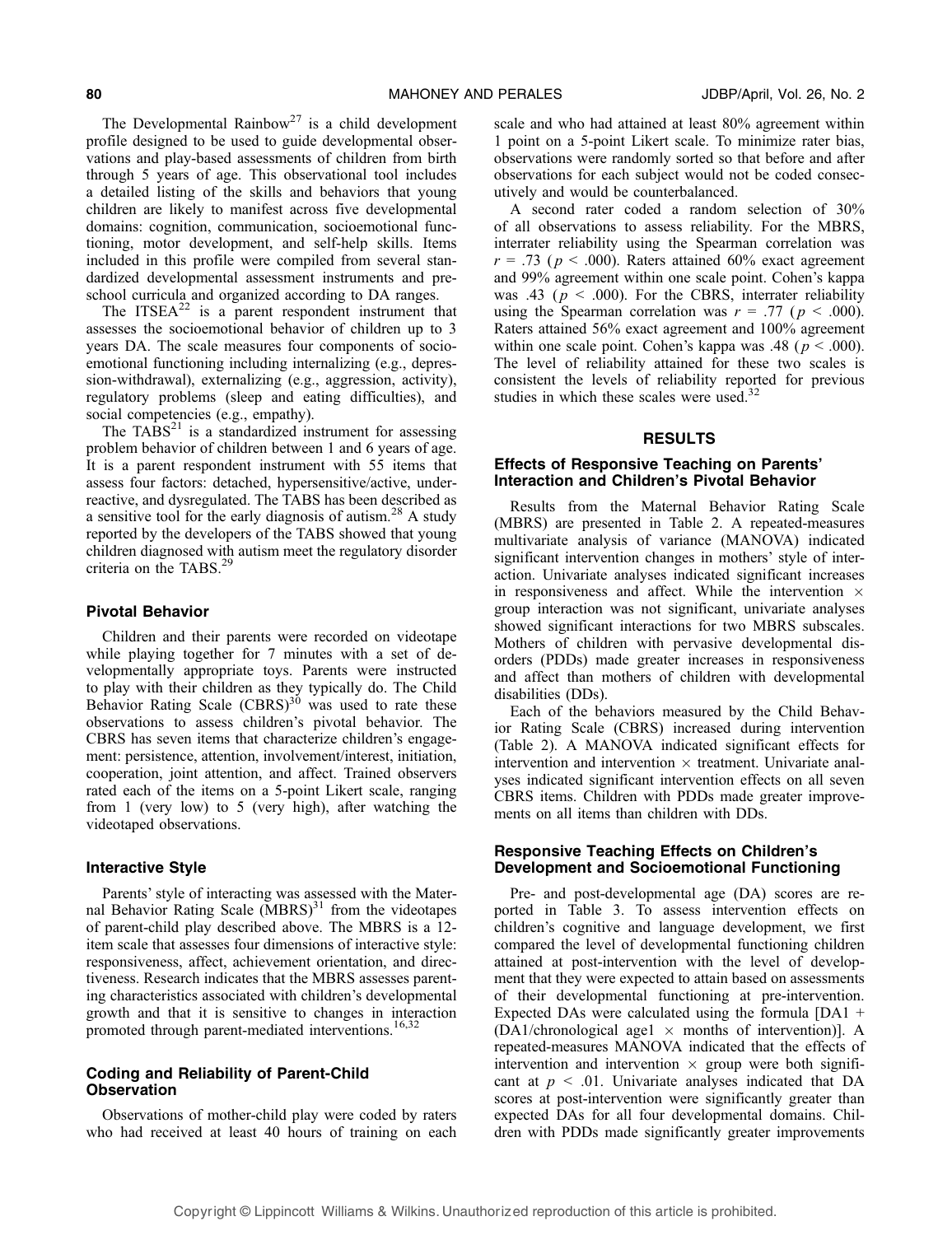|                         |      |           | Time 1     |           |      |           | Time 2     |           |                  |                 |
|-------------------------|------|-----------|------------|-----------|------|-----------|------------|-----------|------------------|-----------------|
|                         | PDDs |           | <b>DDs</b> |           | PDDs |           | <b>DDs</b> |           |                  | F (Intervention |
| Variables               | Mean | <b>SD</b> | Mean       | <b>SD</b> | Mean | <b>SD</b> | Mean       | <b>SD</b> | F (Intervention) | $\times$ Group) |
| MBRS <sup>a</sup>       |      |           |            |           |      |           |            |           | 8.66***          | 2.74            |
| Responsiveness          | 2.7  | 0.7       | 3.1        | 0.7       | 3.8  | 0.5       | 3.4        | 0.5       | 34.05***         | $8.11***$       |
| Affect                  | 2.8  | 0.6       | 2.9        | 0.5       | 3.5  | 0.5       | 3.1        | 0.5       | 26.48***         | $10.19**$       |
| Achievement orientation | 3.0  | 0.6       | 2.9        | 0.7       | 2.9  | 0.4       | 2.7        | 0.5       | 3.87             | 0.01            |
| <b>Directiveness</b>    | 3.2  | 0.5       | 3.2        | 0.7       | 3.1  | 0.3       | 3.0        | 0.5       | 2.86             | 0.00            |
| CBRS <sup>b</sup>       |      |           |            |           |      |           |            |           | 11.28***         | $3.10**$        |
| Attention               | 2.9  | 1.2       | 3.4        | 1.0       | 4.1  | 0.7       | 3.6        | 0.8       | 14.66            | $8.38**$        |
| Persistence             | 2.9  | 1.3       | 3.2        | 0.9       | 4.5  | 0.8       | 3.3        | 1.0       | 20.30***         | 14.38***        |
| Interest                | 2.2  | 1.1       | 3.0        | 0.7       | 3.8  | 0.8       | 3.3        | 1.0       | 41.44***         | 19.86***        |
| Cooperation             | 2.1  | 0.9       | 3.2        | 0.9       | 3.5  | 0.9       | 3.3        | 0.8       | 14.84***         | 13.49***        |
| Initiation              | 2.7  | 1.5       | 2.8        | 0.9       | 4.2  | 0.7       | 3.5        | 0.9       | 44.94***         | $5.47*$         |
| Joint attention         | 1.9  | 1.0       | 2.9        | 0.8       | 3.6  | 1.0       | 3.5        | 0.8       | 64.18***         | 12.90***        |
| Affect                  | 3.3  | 0.8       | 3.4        | 0.6       | 4.1  | 0.7       | 3.5        | 0.6       | 15.38***         | $7.50**$        |

Table 2. Before and After Data on Parental Style and Children's Behavior

PDDs, pervasive developmental disorders; DDs, developmental disabilities.

<sup>a</sup>Maternal Behavior Rating Scale (MBRS).<sup>31</sup>

<sup>b</sup>Child Behavior Rating Scale (CBRS).<sup>30</sup>

\*p < .05; \*\*p < .01; \*\*\*p < .001.

than children with DDs in object relations and receptive language.

Proportional change indices  $(PCIs)^{33}$  were computed to delineate the magnitude of children's developmental improvements. PCIs compare children's rate of development during intervention with their rate of development before intervention. Scores of 1.0 indicate no change in rate of development; scores of greater or less than 1.0 indicate proportional increases or decreases in children's developmental rates. The PCIs reported in Table 3 indicate that children made dramatic improvements in their rate of development ranging from 20% to 259%. They also show that children with PDDs made greater improvements on all four developmental measures than children with DDs.

Table 4 reports pre- and post-intervention measures of children's socioemotional functioning as measured by the Infant Toddler Social Emotional Assessment (ITSEA) and the Temperament and Atypical Behavior Scale (TABS). A MANOVA indicated significant intervention and intervention  $\times$  group effects on the ITSEA. Univariate analyses indicated that children made significant improvements on three of the ITSEA subscales: internalizing, self-regulation, and social competence. As evidenced by the mean scores

for the two groups of children, the significant intervention  $\times$  group interaction reflected the fact that only the children with PDDs made improvements in self-regulation.

Results for the TABS indicated significant improvements for the entire sample of children. However, the significant intervention  $\times$  group interaction indicated that this effect was attributable to the fact that only children with PDDs made improvements on their TABS scores. This improvement was evident on three subscales, detached, underreactivity, and self-regulation, as well as on their overall scores, which increased by an average of 1.5 SD.

#### Responsive Teaching Logic Model

Three analyses were conducted to determine whether findings from this study were consistent with the logic model of responsive teaching (RT). First, analyses were conducted to examine how increases in maternal responsiveness were associated with changes in children's pivotal behavior. Changes in pivotal behavior were the difference between the averages of children's CBRS scores at pre-intervention and their average CBRS scores at post-intervention. A hierarchical regression was conducted

|  |  | Table 3. Intervention Changes in Children's Cognitive and Communication Functioning |  |
|--|--|-------------------------------------------------------------------------------------|--|
|  |  |                                                                                     |  |

|                                    |             |     | Pre                                                |                                 | Expected          |             | Observed |                    |            |            | Stats Expected/Observed           |                 |
|------------------------------------|-------------|-----|----------------------------------------------------|---------------------------------|-------------------|-------------|----------|--------------------|------------|------------|-----------------------------------|-----------------|
|                                    | <b>PDDs</b> |     | <b>DDs</b>                                         | <b>PDDs</b>                     | <b>DDs</b>        | <b>PDDs</b> |          | <b>DDs</b>         | <b>PCI</b> | <b>PCI</b> |                                   | F (Intervention |
| Variables                          |             |     | Mean SD Mean SD Mean SD Mean SD Mean SD            |                                 |                   |             |          |                    |            |            | Mean SD PDDs DDs F (Intervention) | $\times$ Group) |
| Play-Based Assessment <sup>a</sup> |             |     |                                                    |                                 |                   |             |          |                    |            |            | $17.51***$                        | $3.86**$        |
| Object relations                   |             |     | 16.5 6.0 17.8 6.5 22.1                             |                                 | 7.4 26.4 8.6 27.5 |             |          | 8.2 27.3 7.4 2.20  |            | 1.19       | $28.00***$                        | $15.26***$      |
| Symbolic behavior                  |             |     | 15.2 5.3 15.1 5.5 20.3 6.6 22.4 7.2 24.9 10.0 24.8 |                                 |                   |             |          |                    | 8.0 2.03   | 1.44       | 18.44***                          | 1.60            |
| Expressive language                | 13.8        |     | 6.7 12.6                                           | 5.5 18.4 8.6                    | 18.7 7.1          | 24.1        |          | 10.2 24.6 7.6 3.36 |            | 2.22       | $33.27***$                        | 0.02            |
| Receptive language                 | 12.1        | 7.2 |                                                    | 15.3 6.1 16.1 9.1 22.7 8.3 22.9 |                   |             | 8.4      | 25.8 7.8 3.59      |            | 1.58       | 47.70***                          | $6.52**$        |

PDDs, pervasive developmental disorders; DDs, developmental disabilities; PCI, proportional change index.

<sup>a</sup>Transdiciplinary Play-based Assessment (TPBA).<sup>25</sup>

 $*p < .05; **p < .01; **p < .001.$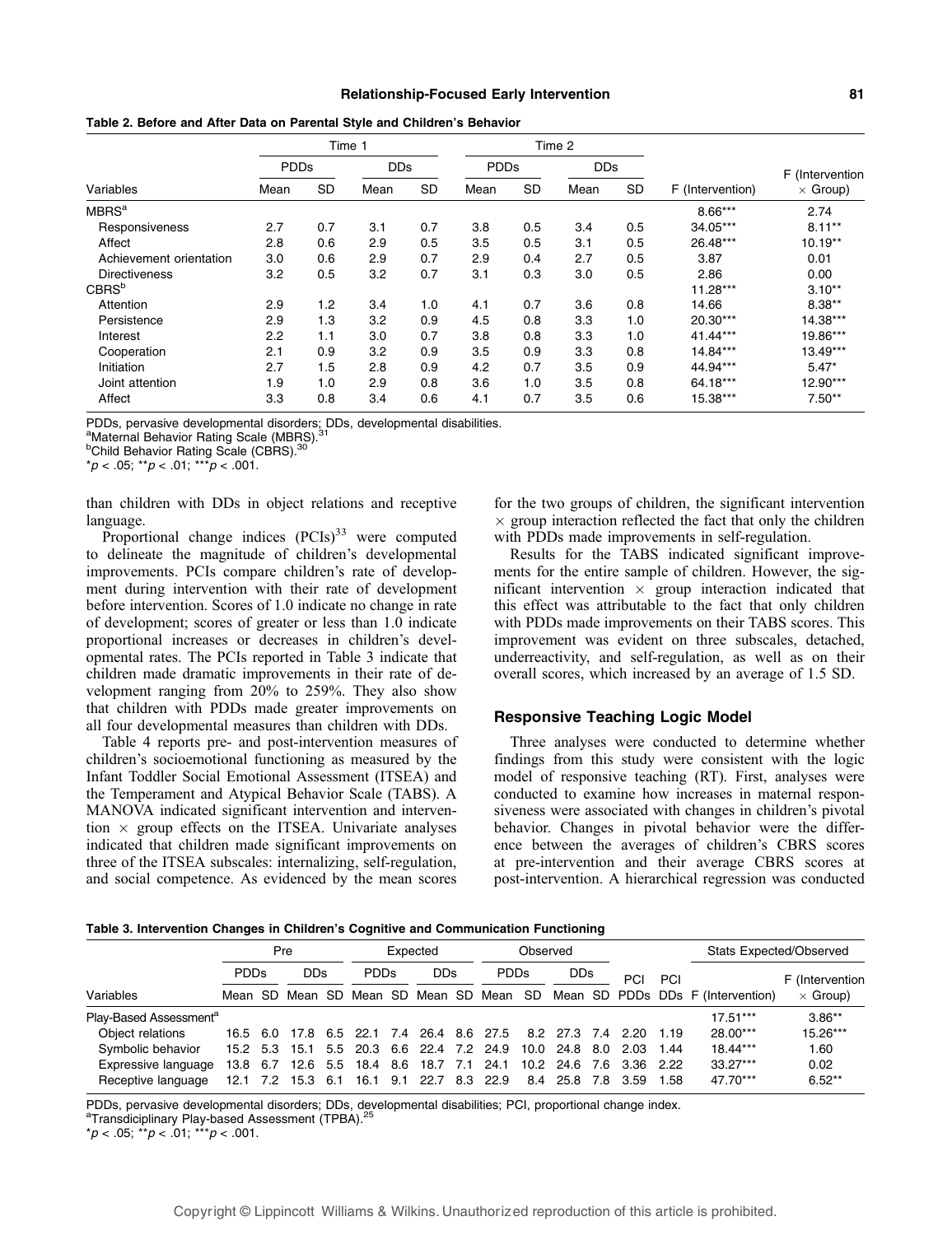| Table 4. Before and After Data on Children's Socioemotional Functioning |  |
|-------------------------------------------------------------------------|--|
|-------------------------------------------------------------------------|--|

|                                |             |           | Time 1 |            |      |             | Time 2 |            |                  |                    |  |
|--------------------------------|-------------|-----------|--------|------------|------|-------------|--------|------------|------------------|--------------------|--|
|                                | <b>PDDs</b> |           |        | <b>DDs</b> |      | <b>PDDs</b> |        | <b>DDs</b> |                  | F<br>(Intervention |  |
| Variables                      | Mean        | <b>SD</b> | Mean   | <b>SD</b>  | Mean | <b>SD</b>   | Mean   | <b>SD</b>  | F (Intervention) | $\times$ Group)    |  |
| <b>ITSEA<sup>a</sup></b>       |             |           |        |            |      |             |        |            | $6.36***$        | $2.88*$            |  |
| Internalizing <sup>b</sup>     | 49.5        | 8.1       | 46.6   | 7.6        | 52.9 | 8.8         | 48.2   | 7.7        | $3.92*$          | 0.48               |  |
| Externalizing <sup>b</sup>     | 47.9        | 8.6       | 50.7   | 11.6       | 49.0 | 9.0         | 49.0   | 11.0       | 0.44             | 1.00               |  |
| Self-regulation <sup>b</sup>   | 41.3        | 8.6       | 49.1   | 8.0        | 47.2 | 7.8         | 49.3   | 10.0       | $6.69**$         | $5.85*$            |  |
| Social competence <sup>p</sup> | 30.2        | 15.8      | 42.2   | 12.5       | 36.6 | 11.4        | 46.8   | 10.3       | $6.74**$         | 0.21               |  |
| <b>TABS<sup>c</sup></b>        |             |           |        |            |      |             |        |            | $4.02***$        | $5.46***$          |  |
| Detached <sup>b</sup>          | 21.0        | 21.1      | 47.3   | 11.2       | 35.2 | 22.0        | 48.6   | 11.2       | 11.85***         | $8.18**$           |  |
| Hypersensitivity/hyperactivity | 39.7        | 15.0      | 46.3   | 16.5       | 43.6 | 13.7        | 49.2   | 11.7       | 2.68             | 0.07               |  |
| Under reactivity <sup>b</sup>  | 34.7        | 16.3      | 47.7   | 12.1       | 47.1 | 13.6        | 50.1   | 10.7       | $13.31***$       | $6.12***$          |  |
| Self-regulation <sup>b</sup>   | 33.8        | 16.3      | 47.7   | 9.8        | 43.6 | 11.5        | 44.3   | 12.1       | 3.09             | 12.86***           |  |
| Overall <sup>a</sup>           | 55.1        | 37.3      | 91.8   | 24.9       | 75.4 | 38.5        | 95.4   | 22.2       | $9.88**$         | $4.78*$            |  |

PDDs, pervasive developmental disorders; DDs, developmental disabilities.

<sup>a</sup>Infant Toddler Social Emotional Assessment (ITSEA).<sup>22</sup>

 ${}^{b}T$  Score (mean = 50, SD = 10).

<sup>c</sup> Temperament and Atypical Behavior Scale (TABS).<sup>21</sup>

 $d$ Standard Score (mean = 100, SD = 15).

\* $p < .05$ ; \*\* $p < .01$ ; \*\*\* $p < .001$ .

in which responsiveness at T1 and global pivotal behavior at T1 were entered in the first block and change in responsiveness was entered in the second block. Results indicated that change in responsiveness accounted for 20% of the variance in changes in children's pivotal behavior, controlling for children's pivotal behavior and parents' responsiveness at the beginning of intervention (Table 5). Increases in children's pivotal behavior during intervention were highly associated with increases in their parents' responsiveness.

Second, hierarchical multiple regressions were conducted to examine the contribution of children's pivotal behavior to the PCIs for each developmental domain, controlling for the effects of children's development at the beginning of intervention. As reported in Table 6, children's pivotal behavior (i.e., pivotal behavior at time 1 + change in pivotal behavior) accounted for an average of 9.5% of the variance in children's PCIs across the four developmental measures.

We also conducted hierarchical regression analyses to examine how children's pivotal behavior contributed to changes in their socioemotional functioning as measured by the ITSEA and TABS. Neither children's pivotal behav-

Table 5. Multiple Regression Analyses for Changes in Children's Pivotal Behavior

|                               |        | т       |              |                | $R^2$  |
|-------------------------------|--------|---------|--------------|----------------|--------|
| Model                         | Beta   | Value   | Significance | B <sup>2</sup> | Change |
| <b>Responsiveness T1</b>      | .04    | 0.33    | .740         | $.57*$         |        |
| Global pivotal<br>behavior T1 | $-.78$ | $-7.12$ | .000         |                |        |
| Change in<br>responsiveness   | .70    | 6.81    | .000         | $.77*$         | .20*   |
| <b>Responsiveness T1</b>      | .56    | 5.03    | .000         |                |        |
| Global pivotal<br>behavior T1 | $-.75$ | $-9.35$ | .000         |                |        |

 $*p < .001$ .

ior at the start of intervention nor changes in their pivotal behavior during intervention contributed significantly to these socioemotional measures.

# **DISCUSSION**

In this study, we have reported data regarding the impact of an relationship-focused (RF) intervention model, responsive teaching (RT), on the development and socioemotional functioning of young children with pervasive developmental disorders (PDDs) or developmental disabilities (DDs). Results indicated that RT procedures were effective at encouraging two thirds of the parents to engage in more responsive interactions with their children during intervention. In addition, nearly three fourths of the children increased their pivotal developmental behaviors, and this was highly related to how responsive their parents became during intervention.

RT also appeared to be highly effective at promoting children's development. The PCIs that were used to assess children's developmental improvement during intervention indicated that the entire sample of children made more than a 60% increase in their rate of cognitive development and even more dramatic increases in their communication development. Their rate of expressive language development increased by an average of 167%, and their rate of receptive language development increased by 138%. Seventy percent of the children made expressive language improvements and 80% made receptive language improvements.

Children with PDDs and DDs were matched at the beginning of this study in their level of language and cognitive development. Nonetheless, children with PDDs made greater improvements both in communication and cognitive functioning than children with DDs. However, these group differences were related to the fact that parents of children with PDDs made greater changes in responsiveness during intervention than parents of children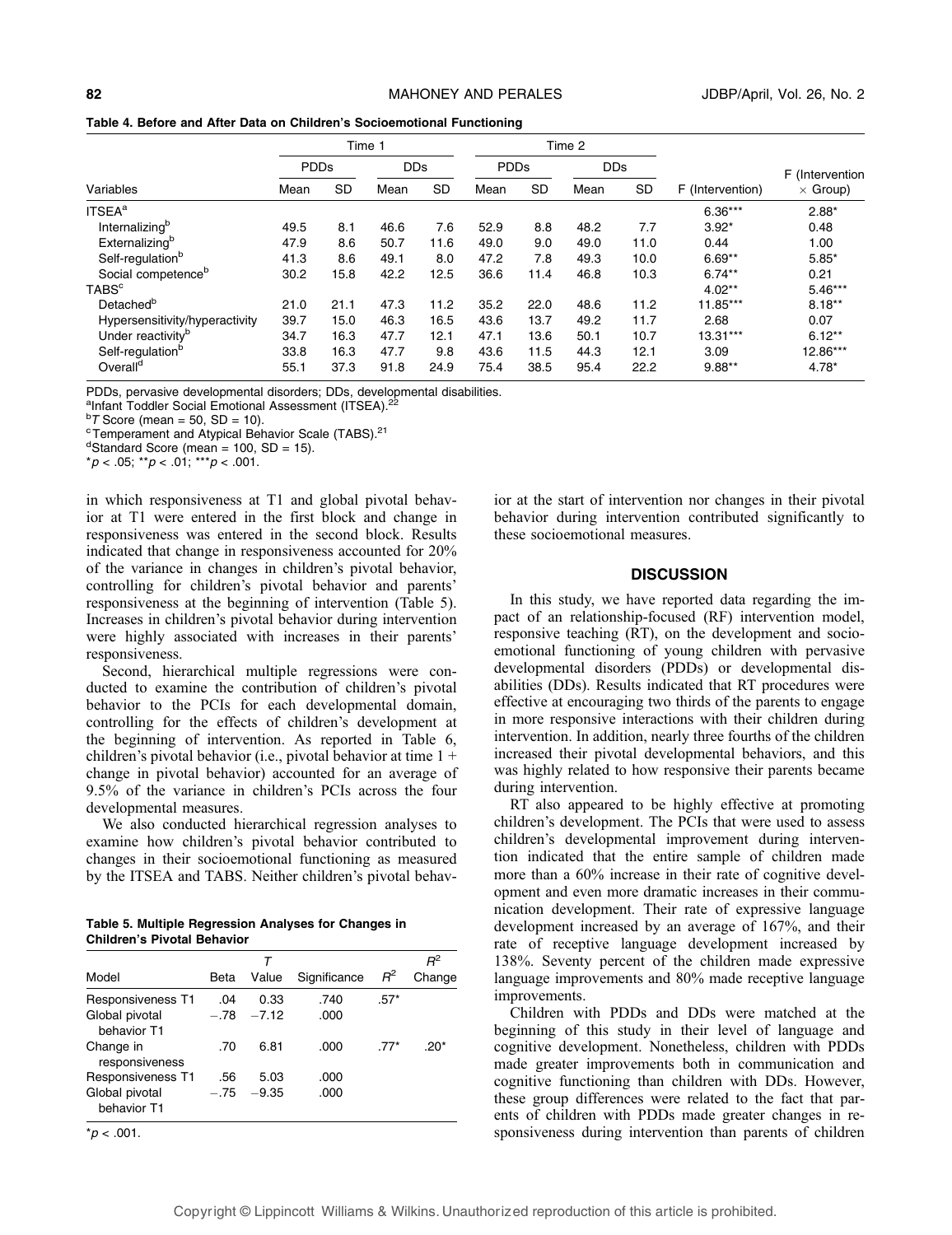with DDs and appeared to have had little to do with the different diagnoses of the two groups of children.

RT also appeared to be effective at reducing children's socioemotional problems, but these effects occurred primarily for children with PDDs. Children with DDs did not have socioemotional problems at the beginning of intervention and showed little improvement in this domain. However, children with PDDs, who had several socioemotional problems at the onset of intervention, made marked improvement in this area. Although many professionals have speculated that interventions that encourage parents to become more responsive can be effective at promoting children's socioemotional well-being,<sup>34</sup> this is the first long-term intervention study to actually demonstrate this effect.

One of the most notable aspects of these results is that they occurred even though professionals had modest levels of contact with parents and children, averaging only 32 sessions in 1 year. Yet despite the limited professional involvement in the intervention, reports from parents indicated that this may still have been a relatively intensive intervention for children. Parents reported spending more than 15 hours per week, or more than 2 hours a day, using RT strategies with their children. This level of intervention intensity is comparable with the amount of time that many model intervention programs have worked directly with children with PDDs.

In the following, we discuss several issues that are crucial for interpreting the results of this study.

The quasi-experimental design used in this investigation is susceptible to threats to validity associated with history, maturation, and subject selection bias. However, two design features mitigate the likelihood that our results were seriously compromised by these threats. First, the instruments used to assess children's outcomes provide a normalized comparison contrast that lessens the likelihood that changes in functioning can be attributed to maturation. Both the Infant Toddler Social Emotional Assessment (ITSEA) and Temperament and Atypical Behavior Scale (TABS) are standardized tests. The standard scores from these tests should be stable over time unless there are changes in functioning that are not caused by normal maturational factors. Slight variations in scores from one age to the next could be caused by factors such as normal deviations in developmental growth, measurement error, or inadequate standardization of these instruments. However, substantial changes, such as the 1.5 SD increase in the overall TABS scores observed for children with PDDs, greatly exceed the level of change that should occur due to developmental variation or test error and thus likely reflect legitimate changes in their socioemotional functioning.

Zero to Three has published developmental assessment guidelines<sup>26</sup> that recommend that structured, standardized testing procedures not be used with children with limited capabilities to conform to these testing procedures, such as children with PDDs or DDs. To comply with these recommendations, we used a nonstandardized play-based observation procedure to assess children's cognitive and communication functioning, and norm-referenced criteria (e.g., developmental age [DA]) to evaluate their development. Play-based assessment provides a reliable method for assessing children who have conditions such as PDDs who require more opportunities and flexibility to demonstrate their developmental capabilities than other children. This procedure yields DA estimates that have been reported to be consistent with those obtained from standardized tests.<sup>35</sup>

Although the scores attained with this procedure may not be equivalent to scores attained with traditional tests, such as the Bayley Scales of Mental Development, the developmental changes that children made were very dramatic. While the level of this effect can be debated, it is unlikely that developmental changes of this magnitude could simply be an artifact of our procedures.

Second, to mitigate the validity threats associated with a history of alternative treatments that children were receiving as well as subject selection bias, we analyzed intervention effects in relationship to the logic model for

|  |  |  | Table 6. The Impact of Changes in Children's Pivotal Behavior on Intervention Effects for the Four Developmental Domains |  |
|--|--|--|--------------------------------------------------------------------------------------------------------------------------|--|
|--|--|--|--------------------------------------------------------------------------------------------------------------------------|--|

| Dependent Variable        | Model                      | Beta   | T Value | Significance | $R^2$    | $R^2$ Change |
|---------------------------|----------------------------|--------|---------|--------------|----------|--------------|
| Object Use PCI            | Object use T1              | $-.50$ | $-4.15$ | .000         | $.23**$  |              |
|                           | Change in pivotal behavior | .47    | 2.70    | .010         | $.34***$ | $.11*$       |
|                           | Pivotal behavior T1        | .56    | 3.06    | .004         |          |              |
|                           | Object use T1              | $-.60$ | $-4.57$ | .000         |          |              |
| Symbolic behavior PCI     | Symbolic behavior T1       | $-.40$ | $-3.14$ | .003         | $.14***$ |              |
|                           | Change in pivotal behavior | .45    | 2.57    | .013         | $.31***$ | $.17***$     |
|                           | Pivotal behavior T1        | .69    | 3.79    | .000         |          |              |
|                           | Symbolic behavior T1       | $-.54$ | $-4.30$ | .000         |          |              |
| Expressive language PCI   | Expressive language T1     | $-.48$ | $-3.90$ | .000         | $.21***$ |              |
|                           | Change in pivotal behavior | .38    | 2.08    | .043         | $.26**$  | $.05*$       |
|                           | Pivotal behavior T1        | .44    | 2.28    | .027         |          |              |
|                           | Expressive language T1     | $-.56$ | $-4.07$ | .000         |          |              |
| Receptive language at PCI | Receptive language T1      | $-.61$ | $-5.61$ | .000         | $.37***$ |              |
|                           | Change in pivotal behavior | .39    | 2.42    | .019         | $.42**$  | $.05*$       |
|                           | Pivotal behavior T1        | .41    | 2.37    | .022         |          |              |
|                           | Receptive language T1      | .82    | $-5.41$ | .000         |          |              |

PCI, proportional change index.

 $*p < .01; **p < .001.$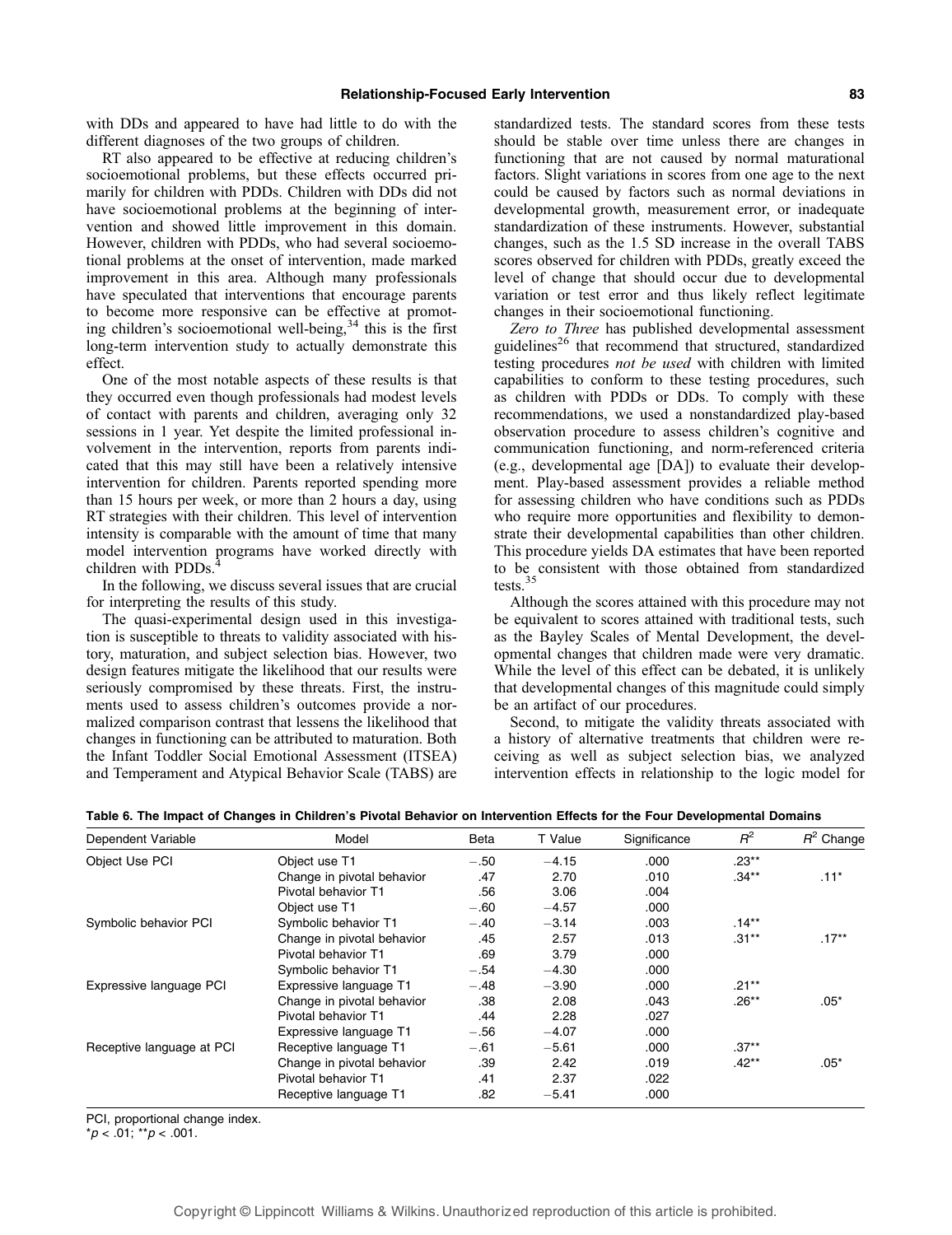RT.<sup>20</sup> By linking intervention outcomes to the processes by which RT is assumed to mediate children's development, this analysis reduces the probability that interventions or events in children's lives other than those promoted through RT accounted for the observed developmental changes.<sup>20</sup> In addition, since this procedure examines variability in intervention outcomes among this select sample, it reduces the likelihood that children's intervention improvements could be attributed to the biases associated with parents being selected for this study, such as their belief in the RF approach, motivation to help their children, or advantaged resources and supports.

Thus, our analysis yielded two significant findings that are strongly supportive of the hypothesis that RF intervention enhanced children's developmental and socioemotional functioning. First, we found that changes in parents' responsiveness were moderately associated with changes in children's pivotal behaviors ( $R^2 = .20$ ). Second, we found that the increases in children's pivotal behavior promoted through parental responsiveness were significantly related to improvements in children's developmental functioning. The size of the relationships between changes in children's pivotal behavior with improvements in their cognitive and language development (mean  $R^2 = .10$ ) reflect moderate level intervention effects and are comparable with relationships reported between maternal responsiveness and child development.36,37

While we did not find a statistically significant relationship between children's pivotal behavior and their socioemotional functioning, this result was neither surprising nor counterevidence of the RT logic model. Parent respondent instruments were used to assess socioemotional functioning since these are the only valid procedures available for children at this age level. These instruments have acceptable test-retest reliability. However, because of the different ways respondents interpret test items, their interrater reliability is likely low, making it difficult to assess the association of children's pivotal behavior to these measures.

The apparent effectiveness of RF intervention in promoting the development of children with PDDs is a provocative finding for several reasons. First, this is a cost-effective alternative for addressing the needs of young children with PDDs. The intervention effects reported in this study are among the strongest short-term effects reported for any developmental intervention to date. Yet these effects occurred with an average of 32 one-hour early intervention sessions. The annual costs for this type of intervention are less than \$5000 (2004 dollars), a fraction of the annual costs of alternative interventions for children with PDDs.

Second, these results suggest that the same kinds of procedures that have been reported to be effective at promoting the cognitive and language development of children with DDs are also effective at addressing these needs in children with PDDs. These findings challenge the notion that young children with PDDs need highly structured interventions. They suggest that interventions that are effective at addressing the developmental needs of all children can also be used effectively with children with PDDs despite the serious socioemotional disorders that these children have.

Third, these results indicate that the same type of RF intervention procedures that promote language and cognitive development can simultaneously promote socioemotional functioning. These findings are not surprising in light of the increasing number of child development studies reporting that parental responsiveness is associated with all aspects of early development. Findings from this study indicate that the effects of RF intervention are related to the global influence that maternal responsiveness has on children's development and are not limited to the specific developmental outcomes addressed during intervention. In this study, RT enhanced multiple domains of children's development as mothers became more responsive, regardless of what developmental goals and objectives were targeted during intervention.

Finally, the relationship that we found between children's developmental progress and increases in their pivotal behavior is consistent with the differential effects that pivotal behaviors have been reported to have on the progress made by children with PDDs in discrete trial training interventions.<sup>38</sup> They suggest that pivotal behavior may play a primary role in early developmental intervention. They raise the important question of whether intervention effectiveness depends on children (a) being taught the functional or developmental skills that typify higher levels of functioning or (b) being encouraged to learn the developmental processes, i.e., pivotal developmental behaviors, that they need to use spontaneously during their daily activities, routines, and interactions.

In conclusion, the results of this study provide support for the notion that RF intervention can be an effective procedure for enhancing the development of children with PDD. However, additional research is needed to address some of the shortcomings of this investigation to gain greater confidence in these effects. In particular, this research needs to use more acceptable procedures such as the Autism Diagnostic Observation Scale<sup>39</sup> or Childhood Autistic Rating  $Scale^{40}$  for establishing children's diagnoses of autism and examine how other intervention services that children receive might be contributing to the effectiveness of RF intervention. This research should not only include adequate control groups but must also examine the impact of RF intervention with more diverse parents and children over a longer period of time.

# **REFERENCES**

- 1. Backersmans-Kranenburg MJ, van Ijzendoorn MH, Juffer F. Less is more: meta-analysis of sensitivity and attachment interventions. Psychol Bull. 2003;129:195–215.
- 2. McCollum JA, Hemmeter ML. Parent-child interaction intervention when children have disabilities. In: Guralnick MJ, ed. The Effectiveness of Early Intervention. Baltimore, MD: Brookes; 1997:549–576.